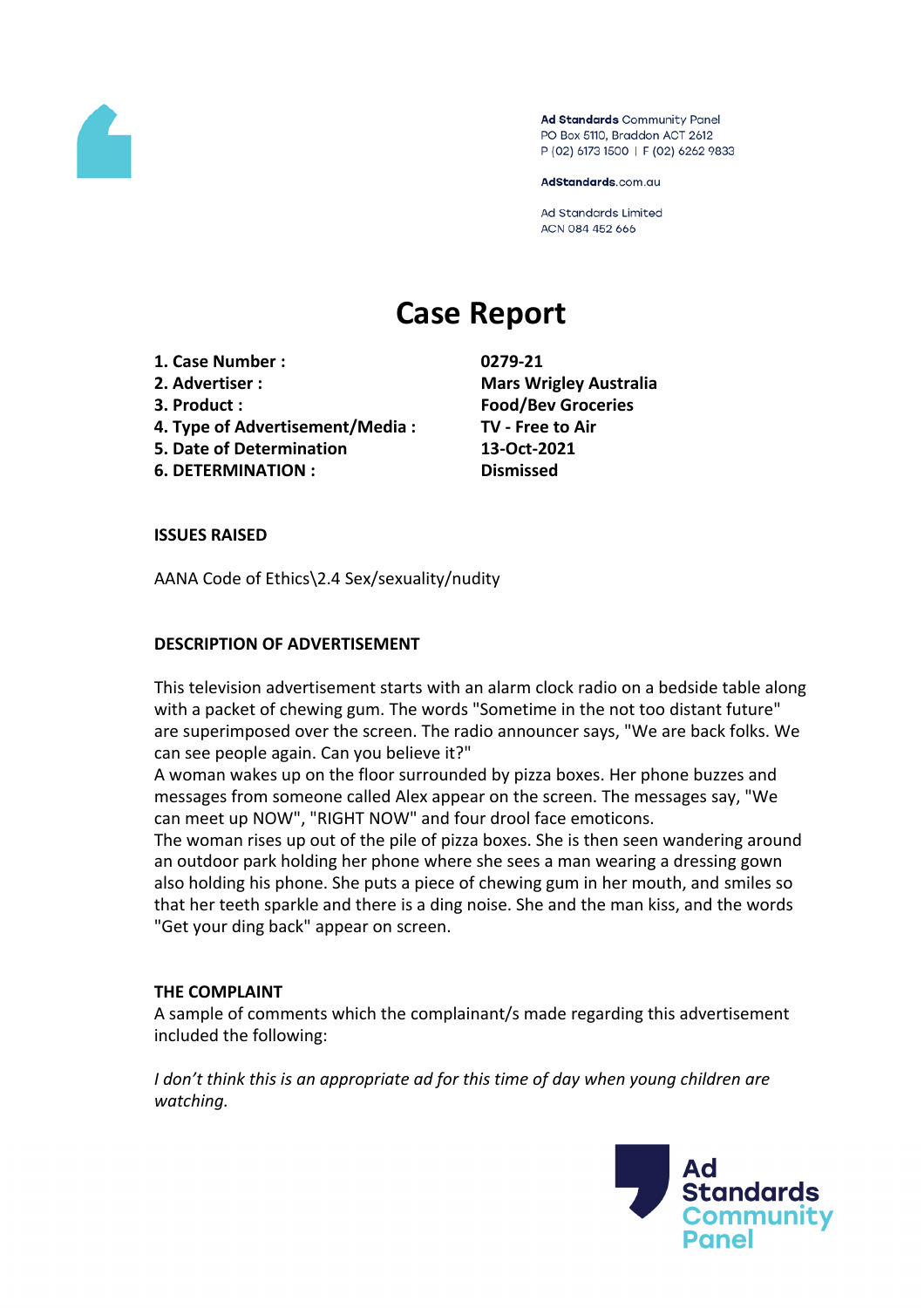

*Offensive to my older parents, myself and grand children. Don't need to see this rubbish.*

*Inappropriate scenes kissing and jumping on each other the add has nothing to do with chewing gum instead shows a bunch of people jumping each other and is very inappropriate for my kids to watch, gives them a bad mentor.*

*Unnecessary sexualised behaviour displayed by couples simulating lovemaking with clothes on!!!*

## **THE ADVERTISER'S RESPONSE**

Comments which the advertiser made in response to the complainant/s regarding this advertisement include the following:

*We refer to your letter dated 30 September 2021 providing us with a copy of a complaint (0279-21) (Complaint) received by Ad Standards regarding a Mars Wrigley Confectionary (Mars Wrigley) paid Television advertisement for Extra "When it's Time" (Advertisement).*

*Mars Wrigley values the work of Ad Standards in supporting compliance and best practice standards for the benefit of both consumers and our broader industry. Mars Wrigley appreciates the opportunity to respond to the Complaint regarding the classification of the advertisement and the subsequent airing of the commercial on FTA television in the timeslots noted in the complaint.*

*Specifically, in relation to the complaint:*

*Description of the advertisement Ad promoting Extra Gum (product) with Extra "When It's Time" (the "When It's Time" TVC), stitched with ad promoting M&M's Crunchy Caramel (new product) tagged with M&M's Airplane TVC.*

*And our comprehensive comments/our P.O.V. in relation to the complaint (taking into account the need to address all aspects of the AANA Code of Ethics, Section 2, which also includes AANA Code for Advertising and Marketing Communications to Children and the AANA Food and Beverage Marketing Communications Code)*

*Mars contends that the Advertisement does not breach any section (including Section 2) of the AANA Advertiser Code of Ethics (the Code) which also covers the AANA Code for Advertising and Marketing Communications to Children and the AANA Code for Food and Beverages Marketing.*

*The AANA Code for Advertising and Marketing Communications to Children is not applicable in this context as the Advertisement is not directed at children.*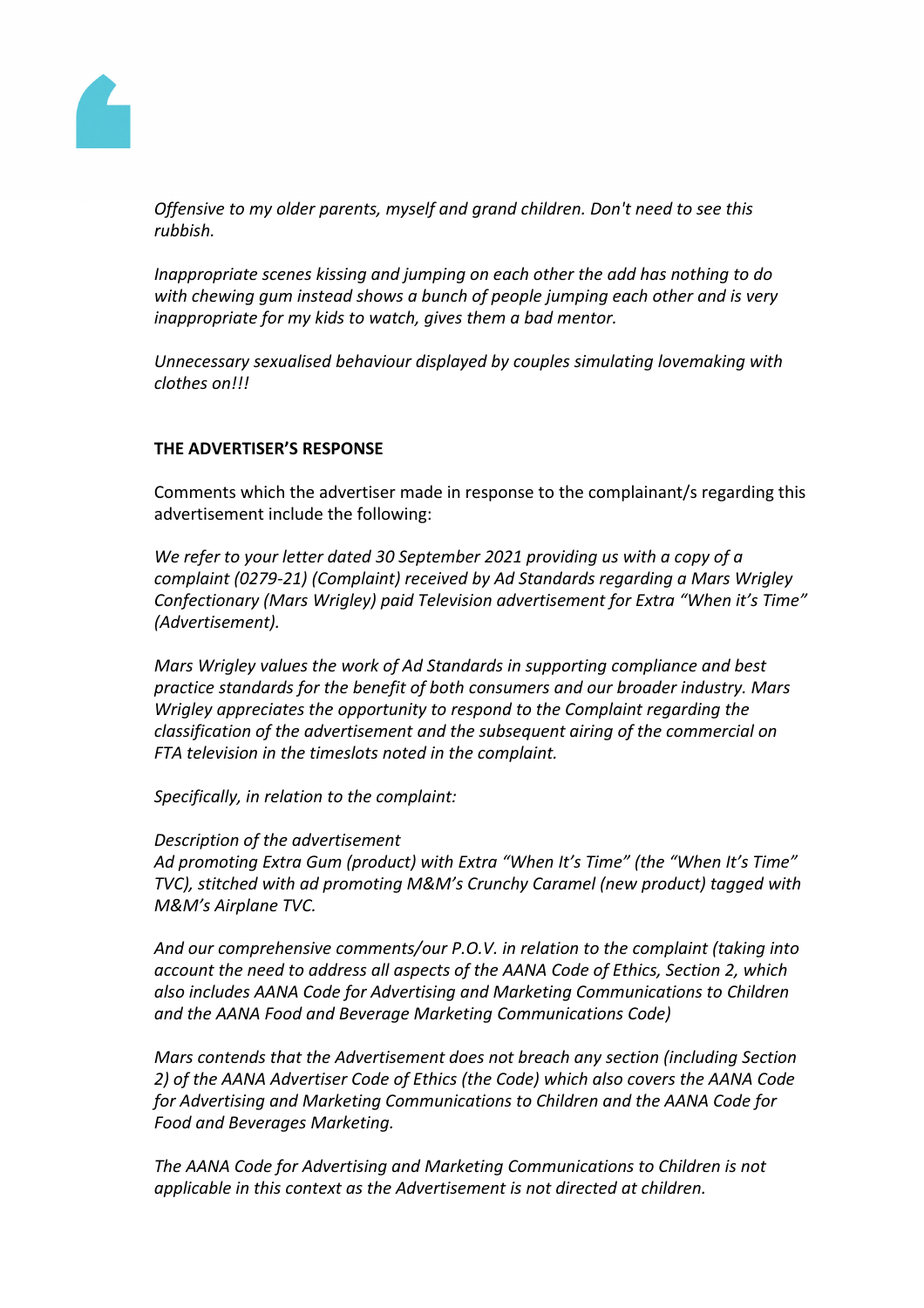

*This is in line with our commitments to not advertise to children under 12 as part of the Mars Marketing Code and as a signatory to the Responsible Children's Marketing Initiative.*

*The Advertisement complies with the AANA Code for Food and Beverages Marketing: there is no suggestion the Advertisement misrepresents the product, makes any health or nutrition claims, shows any unreasonably excessive consumption given the context of the Advertisement or is otherwise contrary to Prevailing Community Standards.*

*While the complaint primarily focuses on whether the "When It's Time" TVC is appropriate for its target audience, we would like to take this opportunity to highlight how the content of the TVC:*

- *- Is not explicit;*
- *- Does not feature nudity;*
- *- Is humorous in nature;*
- *- Does not depict any underage persons; and*
- *- Does not discriminate or vilify any person depicted.*

#### *2.1 - Discrimination or vilification*

*This section does not appear relevant to the Complaints or the content of the Advertisement. The Advertisement does not discriminate or vilify any person.*

#### *2.2 - Exploitative or degrading*

*This section does not appear relevant to the Complaints or the content of the Advertisement. The Advertisement does not depict individuals in a degrading or exploitative manner any individual or group of people.*

#### *2.3 – Violence*

*This section does not appear relevant to the Complaints or the content of the Advertisement. The Advertisement does not suggest violence towards any person.*

#### *2.4 - Sex, sexuality and nudity*

*The focus of the Advertisement is intended to be on the characters relishing in their newfound freedoms from COVID-19 related public movement restrictions; enjoying the product benefits of EXTRA gum to 'freshen up' before engaging with others. The nature of the Advertisement is hyperbolic and exaggerated showing various members of the community leaving their homes after extended lockdown, co-workers returning to their workplace and romantic couples reuniting en masse.* 

*We understand that the complainants are concerned that scenes within the advertising containing couples engaging in passion are overly suggestive and explicit in nature, and inappropriate for younger audiences. We believe the below characteristics of the advertisement do not align with these claims;*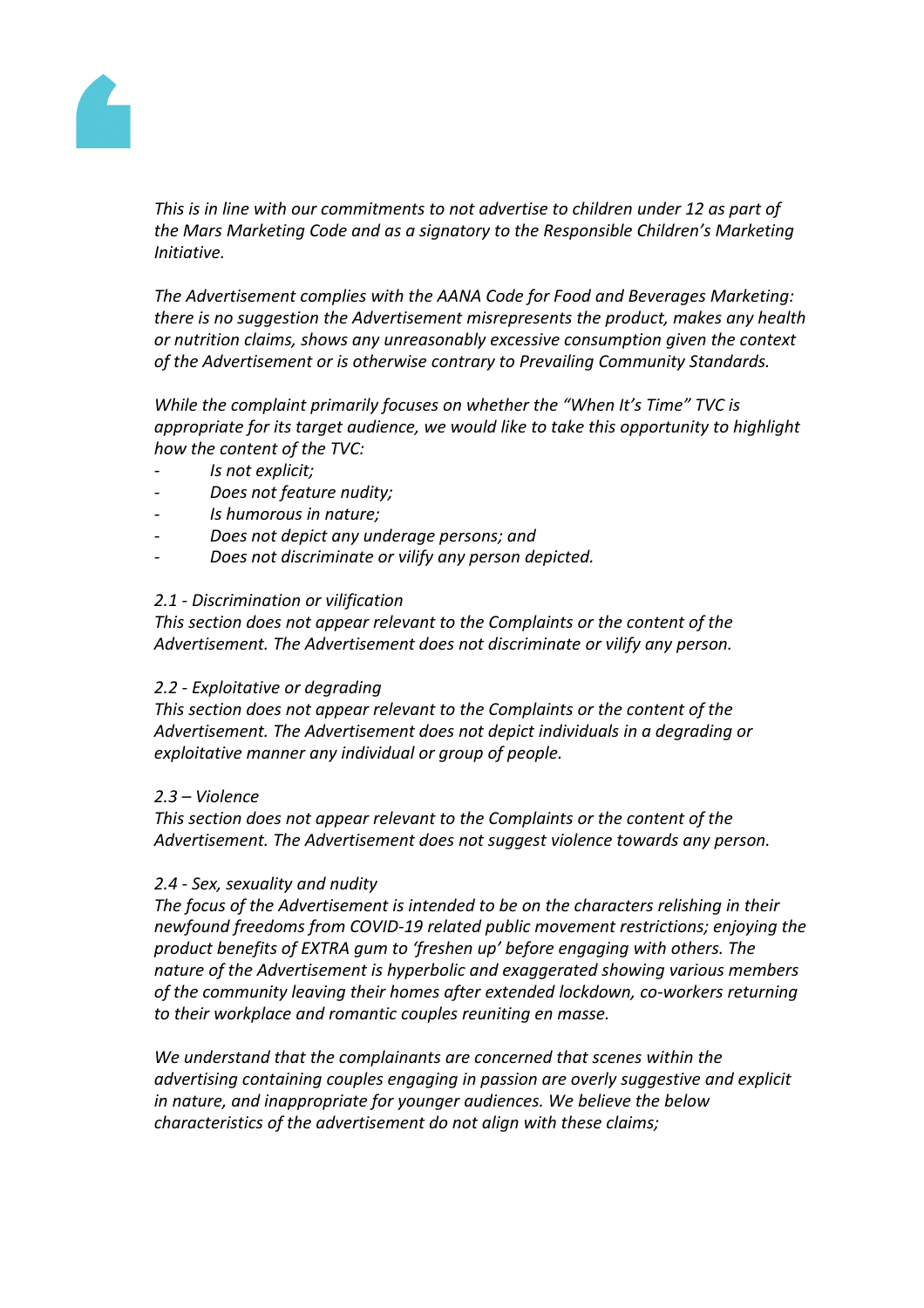

*- The focus of the advertisement is not on sexual encounters, but more broadly on the exaggerated joy of freedom with the nature of interactions intended to be affectionate rather than intimate*

*- The setting of the scene, being outdoors in broad daylight, with multiple couples suggests this is a humourous exaggeration of couples being able to reunite after a long period being separated*

*- The majority of characters are fully dressed in loose fitting and non-sexually suggestive clothing. The wardrobes are reflective of lockdown loungewear, and have been selected to demonstrate the joy of being able to leave their residences, not to increase their sexual appeal*

*- All characters are positioned upright, in exaggerated positions which are not sexually suggestive*

*- All characters are mature aged and engaging in the embraces in a consensual manner*

*- The characters movements are joyous in nature, and not overly sexual, or in sexual positions*

*- The wide-angled framing of the scenes does not focus on any sexually suggestive body parts, clothing, movements etc.*

*We consider that any alleged sexual references are minor, and are sensitive to the intended audience which would be considered to be adults of a similar age group to the characters in the Advertisement. Please see below for further response in regards to the target audience.*

# *2.5 – Language*

*This section does not appear relevant to the Complaints or the content of the Advertisement. No inappropriate or obscene language is used in the Advertisement.*

## *2.6 - Health and Safety*

*This section does not appear relevant to the Complaints or the content of the Advertisement. The Advertisement does not contain threats to health and saftey.*

## *2.7 - Distinguishable as advertising*

*This section does not appear relevant to the Complaints or the content of the Advertisement. It is clear that this piece of film is an advertisement for Extra.*

*Processes in place to control the target audience*

*The TVC has a CAD rating of 'W', which is the equivalent of 'G' but requires additional consideration when being placed in programs primarily directed to children. Mediacom's specific process follows the guidelines of the AANA food and beverages advertising code: as per the guidelines from November this year, the age of children as a definition, will be raised from 12 to 15.*

*Further to this, food and non-alcoholic beverage companies will only be able to show advertisements for occasional foods when the proportion is 25% or less of the total audience. We have a clearly defined internal process, starting with a viewing report of Total People and Children 15 and under, and determine the stations where the viewing*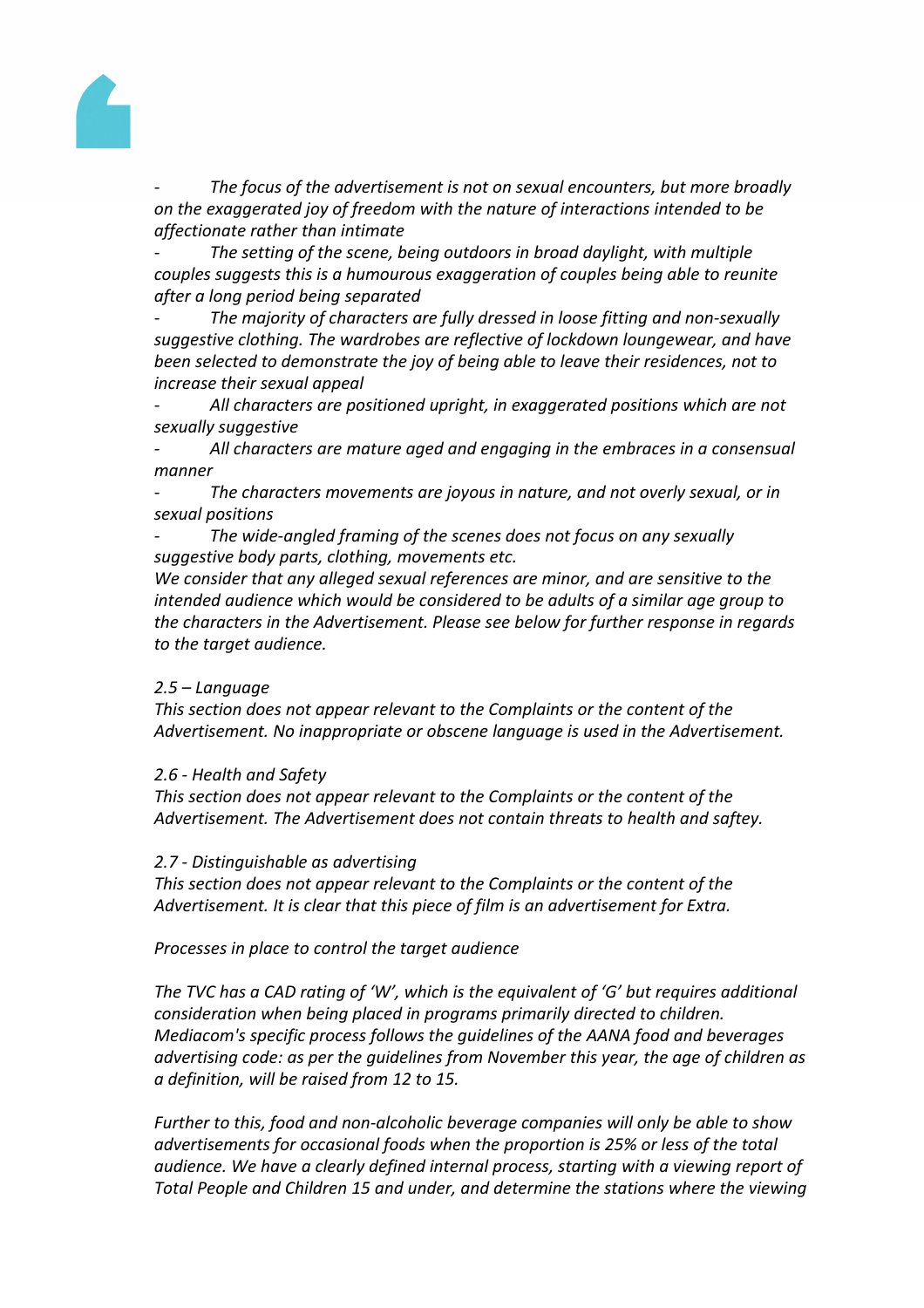

*meets these guidelines. For any stations where the % is higher than 25%, we review it and remove it from the buy.*

*Additionally, each month, we run the same report against our TV spot buys and ensure that we continue to monitor that the activity placed meets the above criteria and does not breach the guidelines. The timeslots of the programming specified in the complaint have not historically been in breach of the AANA Code for Advertising and Marketing Communications to Children. Therefore, this TVC and the time in which is appears is acceptable under the W classification.*

*Previous Community Panel decisions where similar content was found to treat sexuality with sensitivity relevant to its audience*

*Refer other advertisements that have featured humorous sexuality in W category timeslots (and thus had exposure to children) and have still be found to not breach the Code of Ethics, due to sensitive and appropriate portrayal of sexuality for the audience. For example:*

*https://adstandards.com.au/sites/default/files/reports/0001-20.pdf and https://adstandards.com.au/sites/default/files/reports/0038-20.pdf and https://adstandards.com.au/sites/default/files/reports/0218-20.pdf and*

# **THE DETERMINATION**

The Ad Standards Community Panel (the Panel) considered whether this advertisement breaches Section 2 of the AANA Code of Ethics (the Code).

The Panel noted the complainants' concerns that the advertisement features sexualised behaviour that is not relevant to the product being advertised and that is inappropriate for broadcast at times children may view it.

The Panel viewed the advertisement and noted the advertisers response.

## **Section 2.4: Advertising or Marketing Communications shall treat sex, sexuality and nudity with sensitivity to the relevant audience.**

The Panel noted the Practice Note for the Code states:

*"Discreet portrayal of nudity and sexuality in an appropriate context (eg advertisements for toiletries and underwear) is generally permitted but note the application of the relevant audience. More care should be taken in outdoor media than magazines, for example.*

*"Images of models in bikinis or underwear are permitted, however, unacceptable images could include those where a model is in a suggestively sexual pose, where underwear is being pulled up or down (by the model or another person), or where there is clear sexual innuendo from the ad (e.g. depicting women as sexual objects)."*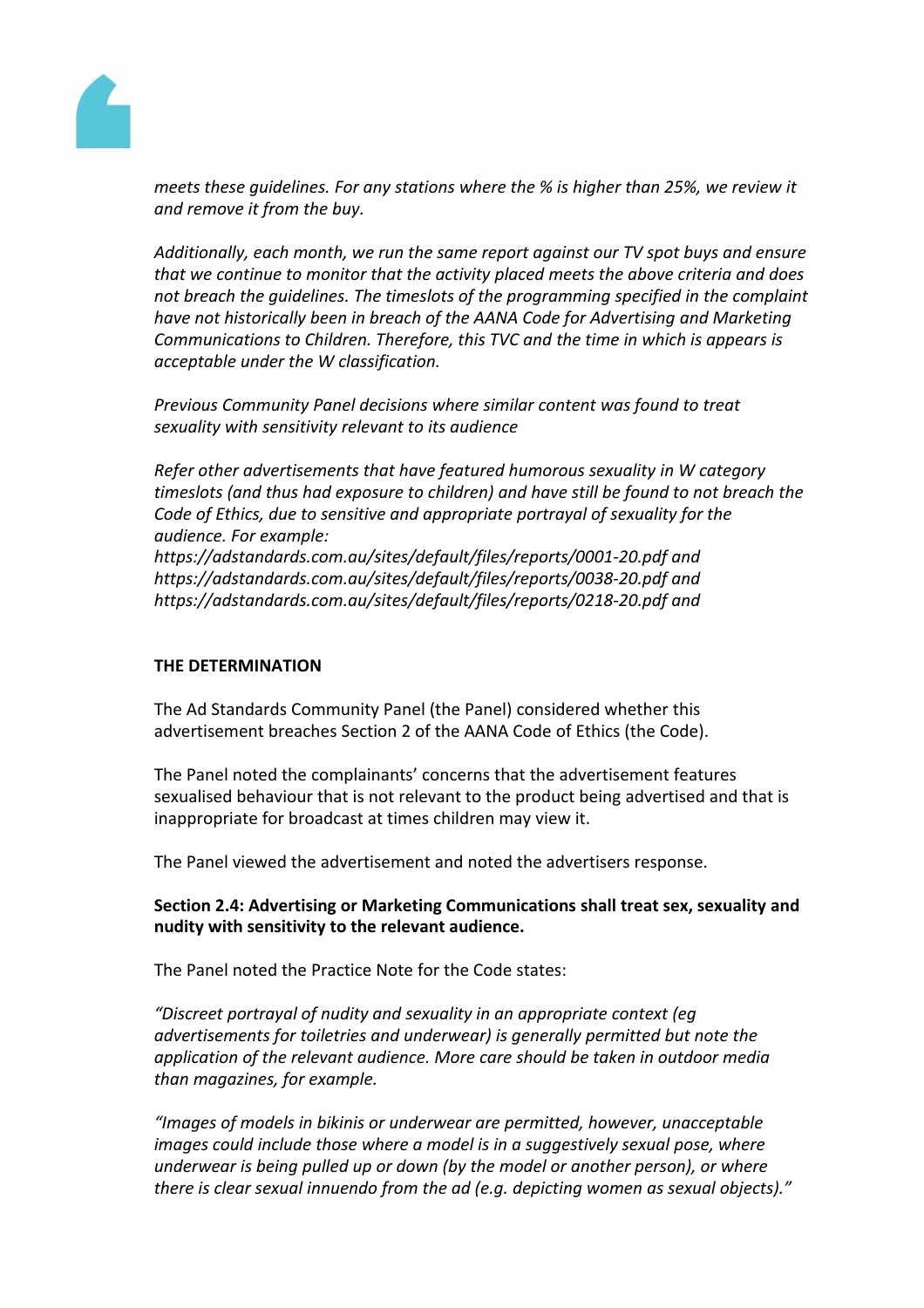

#### **Does the advertisement contain sex?**

The Panel considered whether the advertisement contained sex. The Panel noted the definition of sex in the Practice Note is "sexual intercourse; person or persons engaged in sexually stimulating behaviour".

The Panel noted that while there are several couples kissing there is not a depiction of sex.

#### **Does the advertisement contain sexuality?**

The Panel noted the definition of sexuality in the Practice Note is "the capacity to experience and express sexual desire; the recognition or emphasis of sexual matters".

The Panel considered the depiction of couples kissing and the reference to getting your ding back. The Panel considered that the advertisement did contain sexuality.

#### **Does the advertisement contain nudity?**

The Panel noted that the definition of nudity in the Practice Note is "the depiction of a person without clothing or covering; partial or suggested nudity may also be considered nudity".

The Panel noted that the advertisement featured mostly clothed people however noted that one man was shirtless. The Panel considered that the advertisement did contain partial nudity.

## **Are the issues of sexuality and nudity treated with sensitivity to the relevant audience?**

The Panel noted that the definition of sensitivity in the Practice Note is "understanding and awareness to the needs and emotions of others".

The Panel considered that the requirement to consider whether sexual suggestion is 'sensitive to the relevant audience' requires them to consider who the relevant audience is and to have an understanding of how they might react to or feel about the advertisement.

The Panel noted that this advertisement was viewed on free to air TV and the audience is likely to be broad and include children.

The Panel noted a concern that the advertisement depicts "single desperate people keen to hook up with people they don't know". The Panel considered that there is no suggestion that the individuals do not know each other, noting that the woman that is the focus of the advertisement received a text message and then went to the park looking for someone which suggests that she is familiar with the man and they